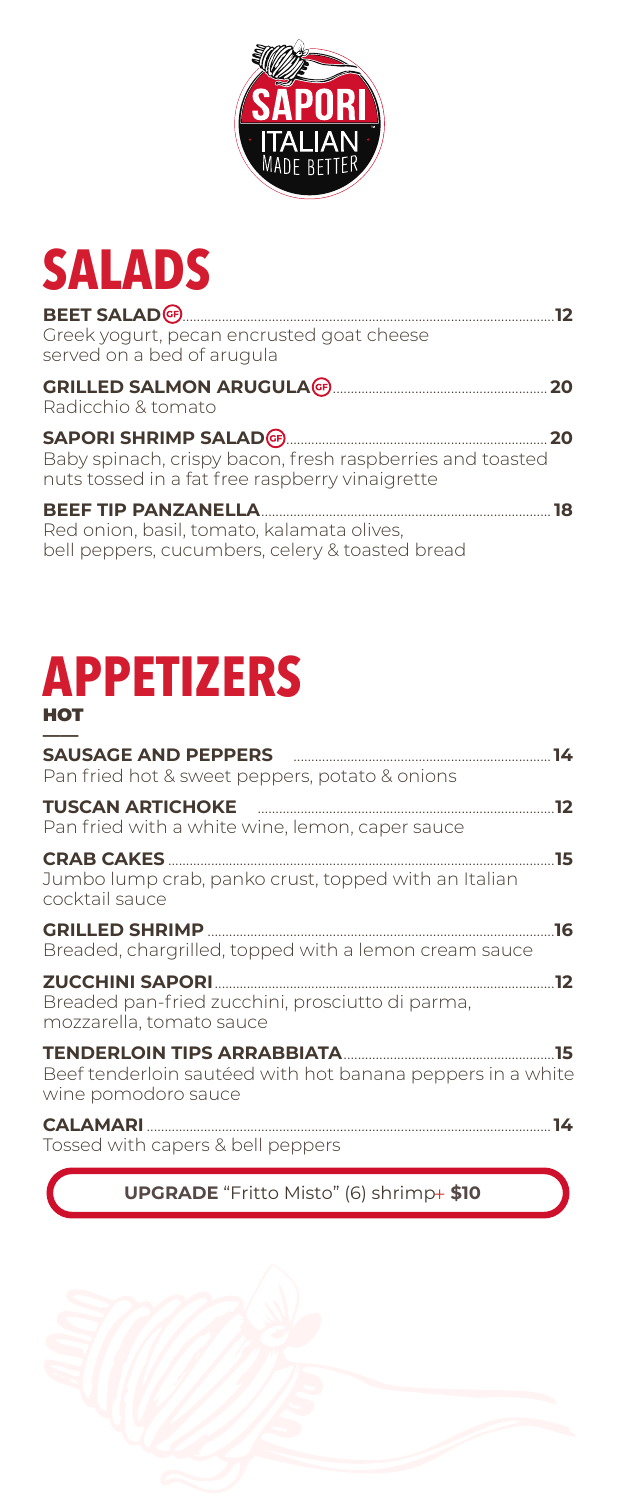# **PASTAS**

| Béchamel, parmigiano cheese, homemade meat sauce                                                                                                |
|-------------------------------------------------------------------------------------------------------------------------------------------------|
| SEASONAL GNOCCHI <b>Entrant Constant Construction</b> 18<br>House made potato dumplings prepared with seasonal<br>ingredients (ask your server) |
| Giant ricotta stuffed ravioli topped with tomato basil sauce                                                                                    |
| 5oz lobster tail tossed in arborio rice sautéed with red onion,<br>fresh tomato, garlic and a touch of brandy                                   |
| Egg pappardelle tossed with wild mushrooms sautéed in a<br>parmigiano brandy cream sauce                                                        |
| Baby sea clams, garlic, parsley, crushed red pepper in a<br>white wine sauce                                                                    |
| Tenderloin tips sautéed with mushrooms and fresh<br>tomatoes, tossed in a white wine sauce                                                      |
| House made delicate crepelle pasta filled with ricotta<br>cheese and baked with seasonal ingredients<br>*ask vour server                        |

**FISH**

|                                                       | 28 |
|-------------------------------------------------------|----|
| Zesty champagne cream sauce served                    |    |
| with sautéed spinach                                  |    |
|                                                       | スつ |
| Orange reduction sauce & served with mixed vegetables |    |

| <b>PESCATORE 22 32</b>                               |  |
|------------------------------------------------------|--|
| Mixture of fresh seafood, white wine pomodoro sauce. |  |
| i Your choice of                                     |  |

| RISOTTO <sup>G</sup>   ZUPP |  |
|-----------------------------|--|
|-----------------------------|--|

**C**P | LINGUINE

## **BRANZINO** .........................................................................................................**38**

Chargrilled Mediterranean Sea Bass served with orzo pasta salad and grilled mixed vegetables

# **CATCH OF THE WEEK**

Chef's selection of seasonally available fish